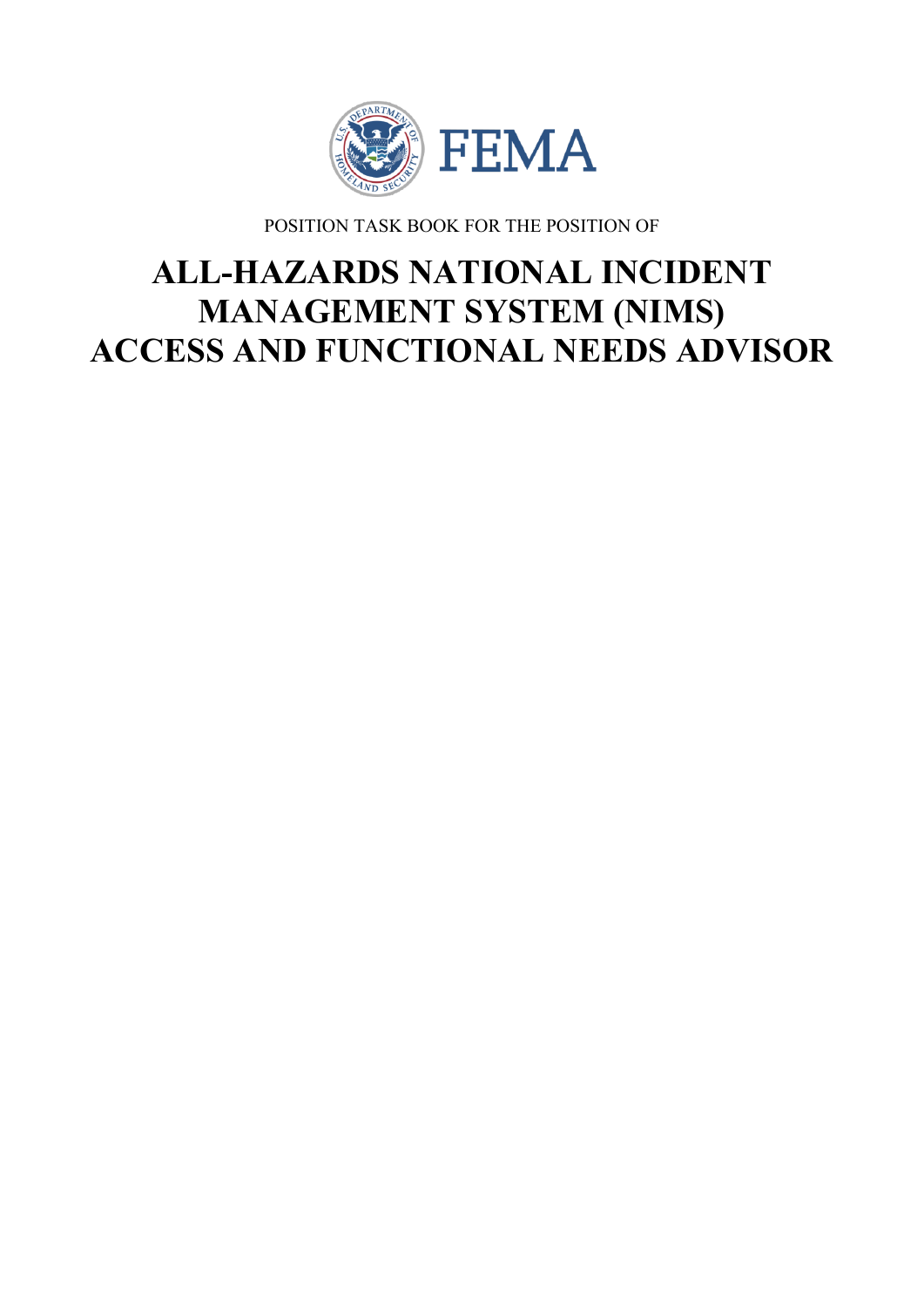# **ACCESS AND FUNCTIONAL NEEDS ADVISOR**

# *1. Competency:* **Assume position responsibilities**

*Description:* Successfully assume the role of Access and Functional Needs (AFN) Advisor and initiate position activities at the appropriate time according to the following behaviors.

## *1a. Behavior:* **Establish effective relationships with relevant personnel**

| <b>TASK</b>                                                                                                                                                                                                                                    | <b>CODE</b> | <b>EVALUATION</b><br><b>RECORD#</b> | <b>EVALUATOR</b><br><b>INITIALS AND</b><br>DATE |
|------------------------------------------------------------------------------------------------------------------------------------------------------------------------------------------------------------------------------------------------|-------------|-------------------------------------|-------------------------------------------------|
| 1. Oversees the formation of partnerships with local disability<br>entities for response and recovery:<br>• Federal, state, and local disability subject matter experts<br>• Local independent living and vocational rehabilitation<br>centers | E, F, I, J  |                                     |                                                 |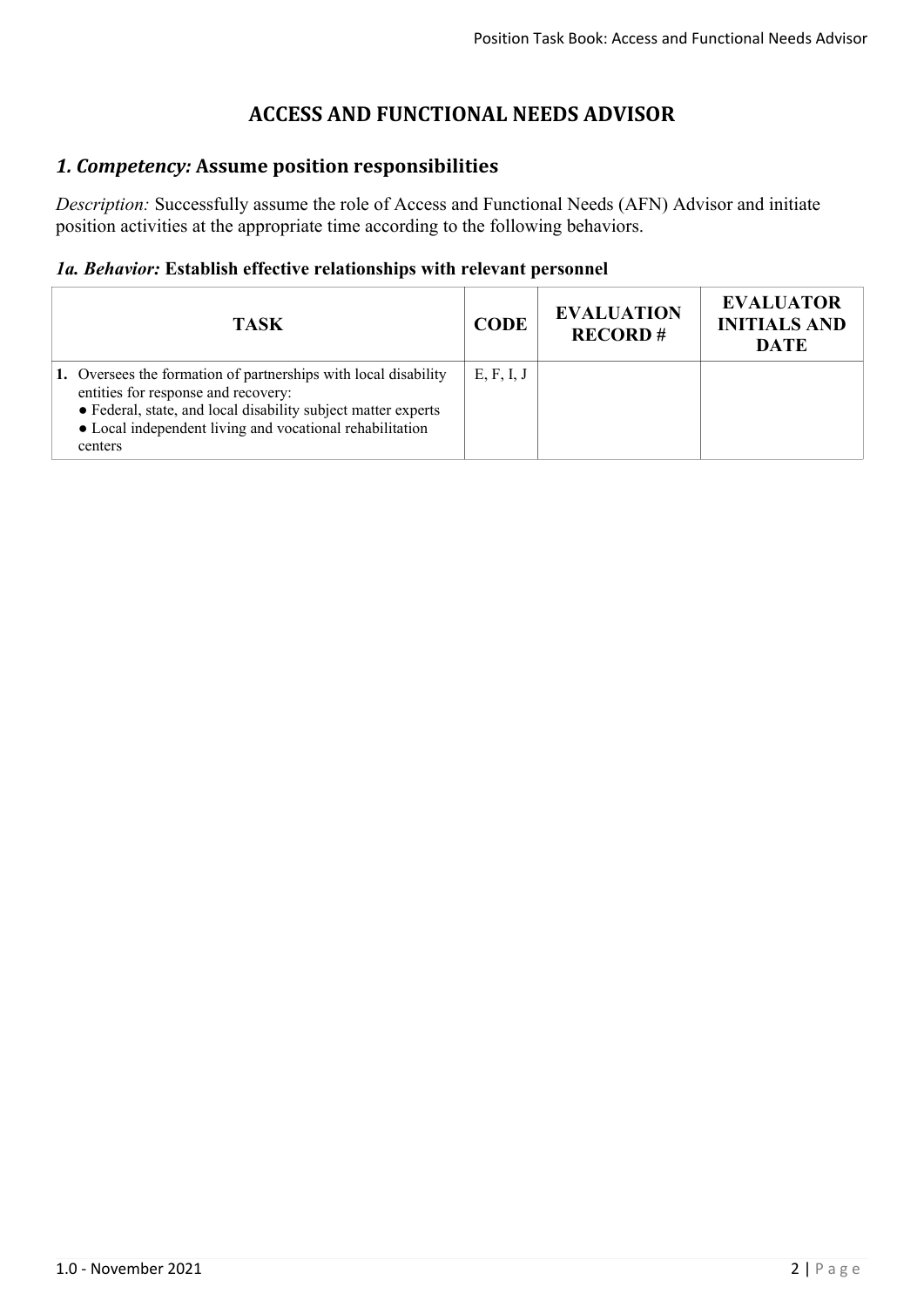# *2. Competency:* **Communicate effectively**

*Description:* Use suitable communication techniques to share relevant information with appropriate personnel on a timely basis to accomplish objectives in a potentially rapidly changing environment.

|  | 2a. Behavior: Develop and implement plans |  |  |  |
|--|-------------------------------------------|--|--|--|
|--|-------------------------------------------|--|--|--|

| <b>TASK</b>                                                                                                                                                                                          | <b>CODE</b> | <b>EVALUATION</b><br><b>RECORD#</b> | <b>EVALUATOR</b><br><b>INITIALS AND</b><br><b>DATE</b> |
|------------------------------------------------------------------------------------------------------------------------------------------------------------------------------------------------------|-------------|-------------------------------------|--------------------------------------------------------|
| 2. Participate in preparation of Incident Action Plan (IAP),<br>planning meeting or strategic plan for the next operational<br>period:<br>• Advise about inclusive objectives and inclusive language | E, F, I     |                                     |                                                        |
| 3. Provide advice and help prepare other relevant plans for the<br>section:<br>• Demobilization plan<br>• Evacuation plan<br>• Continuity of Operations (COOP) plan                                  | E, F, I     |                                     |                                                        |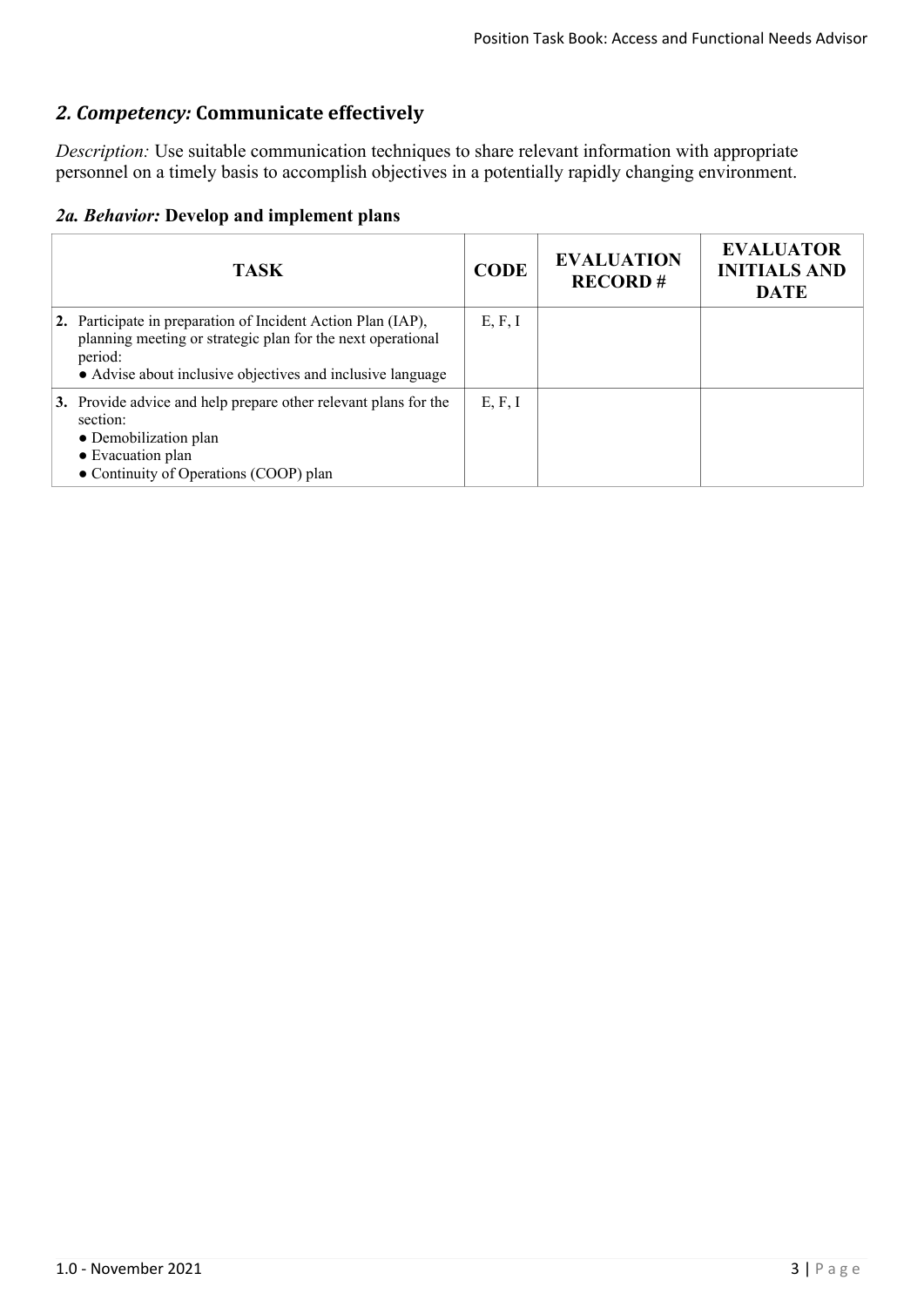## *3. Competency:* **Ensure completion of assigned actions to meet identified objectives**

*Description:* Identify, analyze, and apply relevant situational information and evaluate actions to complete assignments safely and meet identified objectives. Complete actions within established time frame.

#### *3a. Behavior:* **Support and maintain local advocacy and services network relationships**

| <b>TASK</b>                                                                                                                                                              | <b>CODE</b> | <b>EVALUATION</b><br><b>RECORD#</b> | <b>EVALUATOR</b><br><b>INITIALS AND</b><br><b>DATE</b> |
|--------------------------------------------------------------------------------------------------------------------------------------------------------------------------|-------------|-------------------------------------|--------------------------------------------------------|
| 4. Collect and compile information from partnering groups and<br>distribute that information to other areas as necessary.                                                | E, F, I     |                                     |                                                        |
| 5. Coordinate with local disability partners to gather<br>information and recommendations concerning event-driven<br>needs, and affect response activities as necessary. | E, F, I     |                                     |                                                        |
| <b>6.</b> Identify necessary actions to establish and maintain the local<br>advocacy and services network, and advise appropriate<br>resources.                          | E, F, I     |                                     |                                                        |
| 7. Link disability leaders with established local, state, tribal,<br>territorial, and Federal working groups.                                                            | E, F, I     |                                     |                                                        |
| 8. Serve as a direct resource to the community and refer<br>applicants with disabilities to appropriate incident personnel.                                              | E, F, I     |                                     |                                                        |

#### *3b. Behavior:* **Execute assigned tasks, assess progress, and make necessary adjustments**

| <b>TASK</b>                                                                                                                                                                                                                                                                              | <b>CODE</b> | <b>EVALUATION</b><br><b>RECORD#</b> | <b>EVALUATOR</b><br><b>INITIALS AND</b><br><b>DATE</b> |
|------------------------------------------------------------------------------------------------------------------------------------------------------------------------------------------------------------------------------------------------------------------------------------------|-------------|-------------------------------------|--------------------------------------------------------|
| 9. Respond to requests for information and resolve problems:<br>• Fulfill requests for information concerning subject matter<br>expertise in a timely manner<br>• Follow up on all requests and problems to ensure their<br>completion within the work period following their initiation | E, F, I, J  |                                     |                                                        |

#### *3c. Behavior:* **Analyze facts, context, and laws to develop guidance and recommend courses of action**

| <b>TASK</b>                                                                                                                                                                                                     | <b>CODE</b> | <b>EVALUATION</b><br><b>RECORD#</b> | <b>EVALUATOR</b><br><b>INITIALS AND</b><br><b>DATE</b> |
|-----------------------------------------------------------------------------------------------------------------------------------------------------------------------------------------------------------------|-------------|-------------------------------------|--------------------------------------------------------|
| 10. Analyze and gather facts and data, and apply authorities.                                                                                                                                                   | E, F, I     |                                     |                                                        |
| 11. Facilitate resolution of issues related to AFN.                                                                                                                                                             | E, F, I     |                                     |                                                        |
| 12. Prepare briefs and other applicable documents that are<br>accessible to all audiences:<br>$\bullet$ Facts/data<br>$\bullet$ Issues<br>• Relevant authority<br>• Analysis<br>• Recommended courses of action | E, F, I     |                                     |                                                        |
| 13. Recommend strategies, resources, alternatives, and solutions<br>using inclusive practices to accomplish AFN-related<br>missions.                                                                            | E, F, I     |                                     |                                                        |

#### *3d. Behavior:* **Advise regarding physical, programmatic, and effective communication access**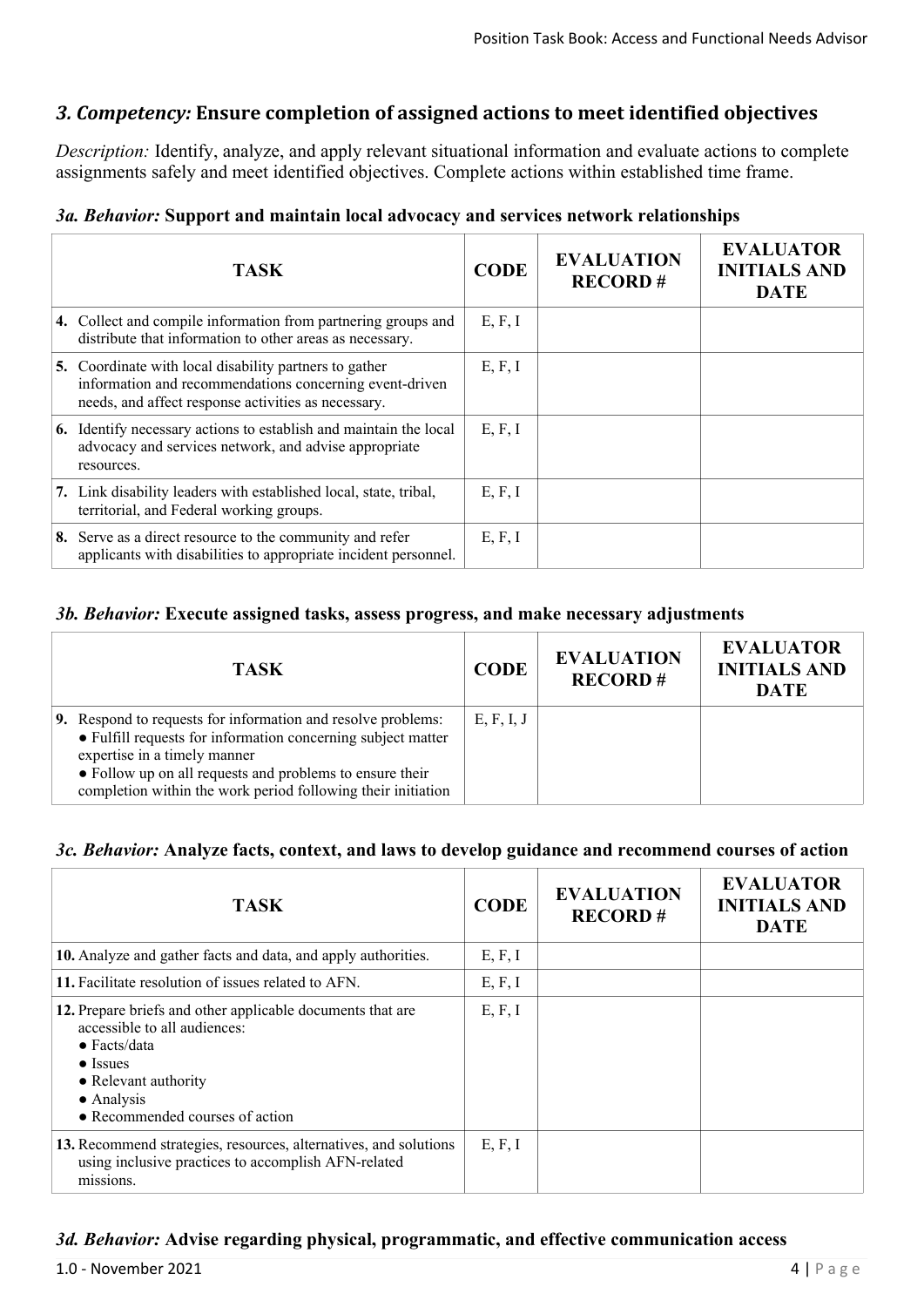| <b>TASK</b>                                                                                                                                                                                                                                                                                                                                                                                                     | <b>CODE</b> | <b>EVALUATION</b><br><b>RECORD#</b> | <b>EVALUATOR</b><br><b>INITIALS AND</b><br><b>DATE</b> |
|-----------------------------------------------------------------------------------------------------------------------------------------------------------------------------------------------------------------------------------------------------------------------------------------------------------------------------------------------------------------------------------------------------------------|-------------|-------------------------------------|--------------------------------------------------------|
| 14. Advise incident personnel regarding equal access, equal<br>participation, accommodations, and disability protocols.                                                                                                                                                                                                                                                                                         | E, F, I     |                                     |                                                        |
| 15. Evaluate and monitor for physical, programmatic, effective<br>communications access.                                                                                                                                                                                                                                                                                                                        | E, F, I     |                                     |                                                        |
| 16. Guide or ensure the completion of facility accessibility<br>reviews with assistance from local subject matter experts:<br>$\bullet$ Shelters<br>• Other physical locations or service delivery sites                                                                                                                                                                                                        | E, F, I     |                                     |                                                        |
| 17. Provide incident leadership with an accurate picture of<br>whole-community inclusive response and recovery efforts.                                                                                                                                                                                                                                                                                         | E, F, I     |                                     |                                                        |
| 18. Provide technical assistance and advice on effective<br>communications access:<br>• Qualified sign language interpreters<br>• Communication access real-time translation (CART)<br>• Video Remote Interpreting (VRI)<br>• Video Relay Service (VRS)<br>• Radio Information Service (RIS)<br>• Braille<br>$\bullet$ Large print<br>$\bullet$ CD<br>$\bullet$ Audio<br>• Assistive technology $(AT)$ supports | E, F, I     |                                     |                                                        |
| 19. Provide technical expertise and critical information<br>regarding all elements of emergency preparedness and<br>response capabilities for disability communities.                                                                                                                                                                                                                                           |             |                                     |                                                        |
| 20. Recommend actions to mitigate accessibility and<br>accommodation needs.                                                                                                                                                                                                                                                                                                                                     | E, F, I     |                                     |                                                        |

# *3e. Behavior:* **Demonstrate ability to provide training to a broad audience**

| <b>TASK</b>                                                                                                                     | <b>CODE</b> | <b>EVALUATION</b><br><b>RECORD#</b> | <b>EVALUATOR</b><br><b>INITIALS AND</b><br><b>DATE</b> |
|---------------------------------------------------------------------------------------------------------------------------------|-------------|-------------------------------------|--------------------------------------------------------|
| 21. Coordinate formal and informal training for stakeholders.                                                                   | E, F, I     |                                     |                                                        |
| 22. Demonstrate ability to identify and provide<br>recommendations for accommodations and accessible<br>materials for training. | E, F, I     |                                     |                                                        |
| 23. Develop formal and informal training as necessary.                                                                          | E, F, I     |                                     |                                                        |
| 24. Facilitate and arrange trainings by stakeholders when<br>necessary.                                                         | E, F, I     |                                     |                                                        |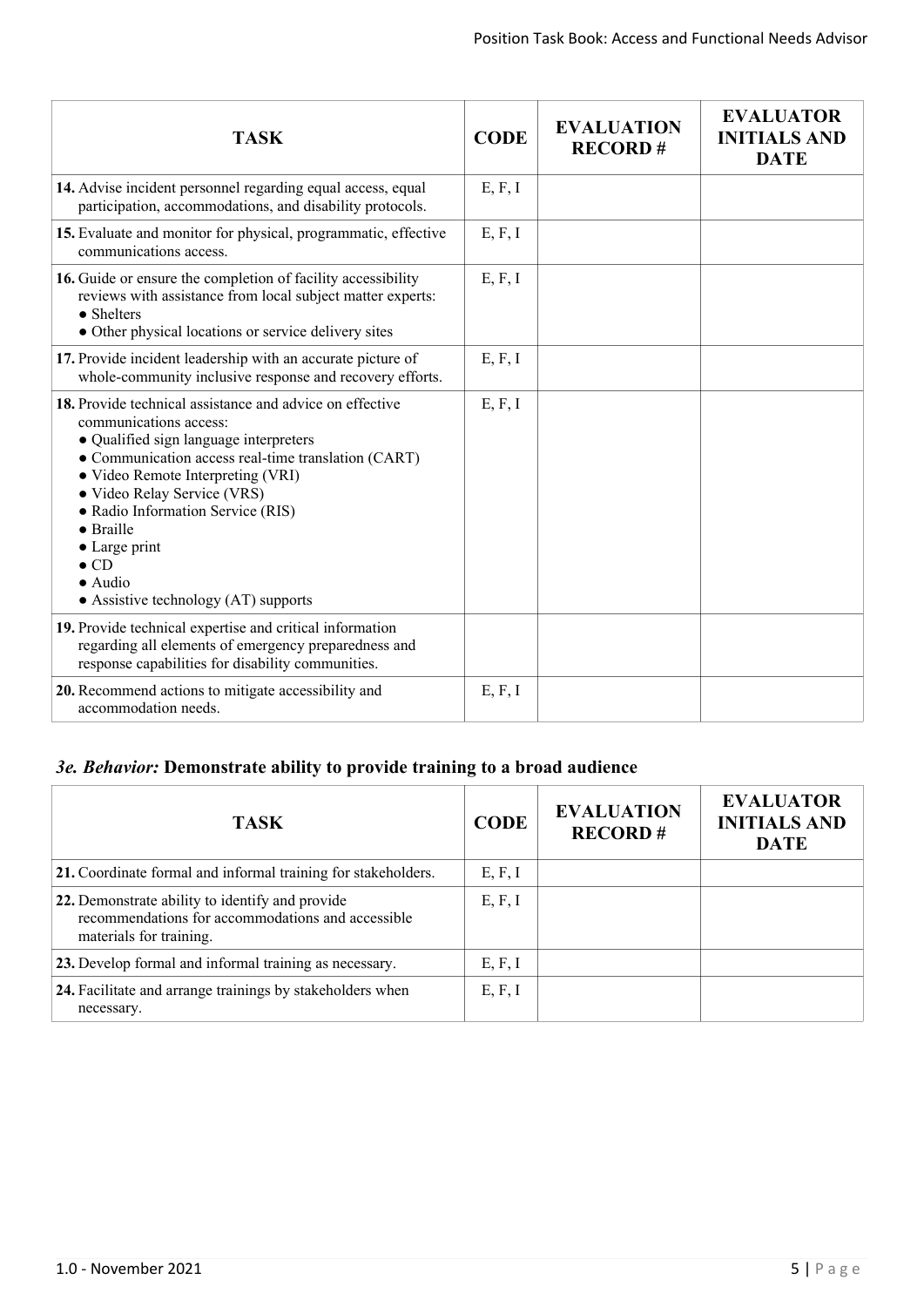# *4. Competency:* **Lead assigned personnel**

*Description:* Influence, lead, and direct assigned personnel to accomplish objectives and desired outcomes in a potentially rapidly changing environment.

#### *4a. Behavior:* **Identify opportunities and meet requirements to provide equal access and reasonable accommodation in all activities**

| <b>TASK</b>                                                                                                                                                       | <b>CODE</b> | <b>EVALUATION</b><br><b>RECORD#</b> | <b>EVALUATOR</b><br><b>INITIALS AND</b><br><b>DATE</b> |
|-------------------------------------------------------------------------------------------------------------------------------------------------------------------|-------------|-------------------------------------|--------------------------------------------------------|
| 25. Demonstrate knowledge and understanding of civil rights<br>laws such as the Americans with Disabilities Act (ADA) and<br>the Rehabilitation Act.              | E, F, I     |                                     |                                                        |
| 26. Demonstrate knowledge and use of inclusive, person-first<br>language.                                                                                         | E, F, I     |                                     |                                                        |
| 27. Demonstrate the ability to assess and monitor for physical<br>access, programmatic access, and effective communications<br>access.                            | E, F, I     |                                     |                                                        |
| 28. Demonstrate the ability to identify opportunities for<br>universal accessibility.                                                                             | E, F, I     |                                     |                                                        |
| 29. Demonstrate understanding of community-based<br>organizations and advocacy organizations and have the<br>ability to define and communicate referral pathways. | E, F, I     |                                     |                                                        |
| 30. Demonstrate use of inclusive language and practices:<br>• People-first language<br>• Self-determination                                                       | E, F, I     |                                     |                                                        |
| • No "one size fits all"                                                                                                                                          |             |                                     |                                                        |
| • Equal opportunity                                                                                                                                               |             |                                     |                                                        |
| • Inclusion                                                                                                                                                       |             |                                     |                                                        |
| • Integration                                                                                                                                                     |             |                                     |                                                        |
| • Physical access                                                                                                                                                 |             |                                     |                                                        |
| • Equal access                                                                                                                                                    |             |                                     |                                                        |
| • Effective communication                                                                                                                                         |             |                                     |                                                        |
| • Program modification                                                                                                                                            |             |                                     |                                                        |
| 31. Promote a work environment that provides respect and equal<br>opportunity for all.                                                                            | E, F, I     |                                     |                                                        |
| 32. Refer equal access, disability accommodations requirements,<br>and AFN accommodations to appropriate personnel for<br>resolution.                             | E, F, I     |                                     |                                                        |